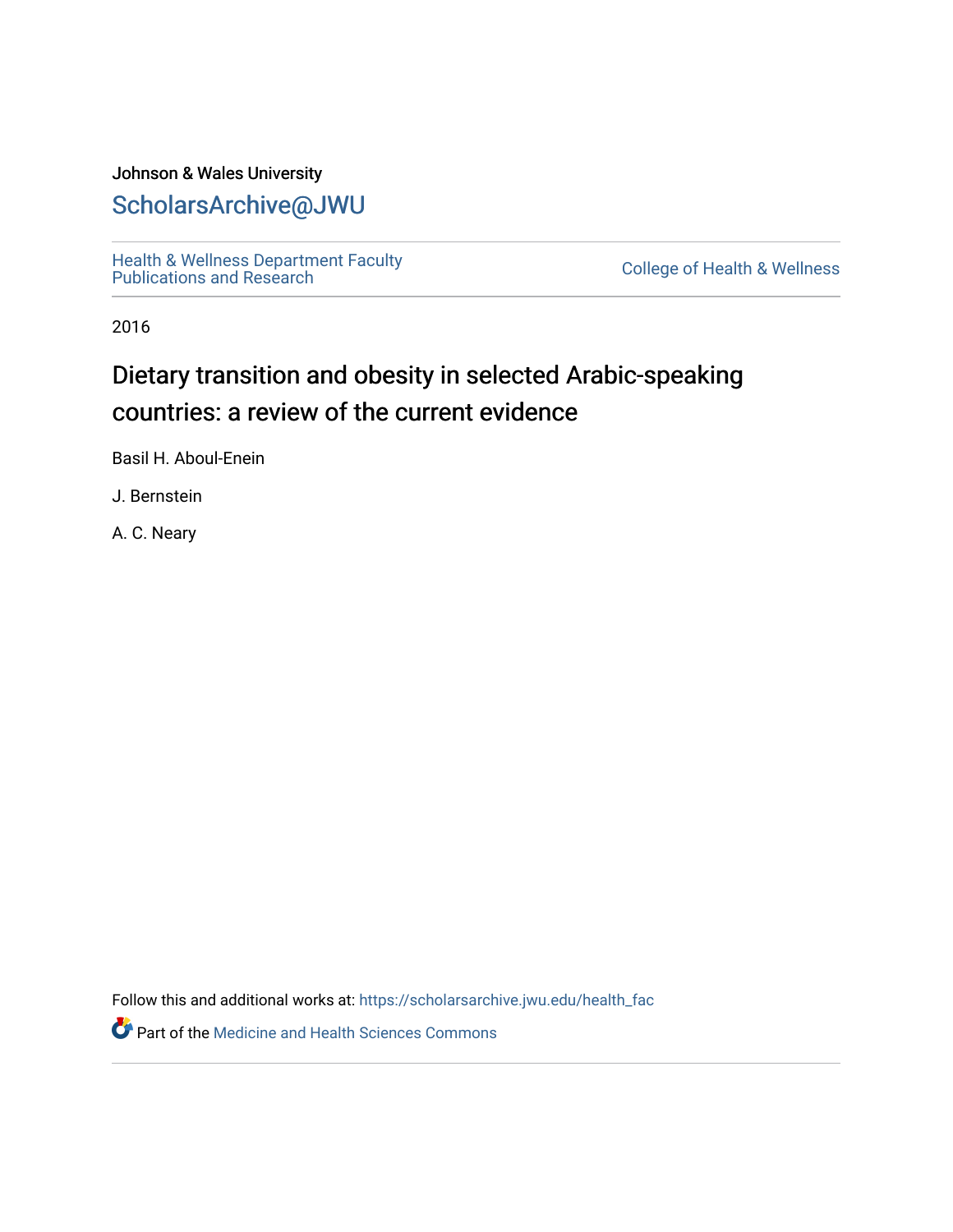#### *Review*

# **Dietary transition and obesity in selected Arabicspeaking countries: a review of the current evidence**

*B.H. Aboul-Enein <sup>1</sup> , J. Bernstein <sup>2</sup> and A.C. Neary <sup>3</sup>*

# **التحول الغذائي والسمنة يف بلدان منتقاة ناطقة باللغة العربية: استعراض لألدلة احلالية** باسل أبو العينني، جرشو برينشتاين، أنجيال نريي

**اخلالصـة:**لقـد أصبـح تصاعـد معـدالت السـمنة إحـدى مشـاكل الصحـة العامـة الكبـرة يف إقليـم الـرق األوسـط وشـال أفريقيـا، وكان ذلـك ً مرتبطـا بالتحـوالت نحـو نظـام غذائـي غـريب. ولقـد هـدف هـذا االسـتعراض التكامـي إىل دراسـة االجتاهـات والتحـوالت الغذائيـة احلاليـة وار تباطهـا بالسـمنة في البلـدان الناطقـة بالعربيـة في إقليـم الـشر ق الأوسـط وشـال إفريقيـا. فجـرى البحـث في قواعـد البيانـات ذات الصلـة عـيا أجـري مـن دراسـات يف بلـدان هـذا اإلقليـم بـن عامـي 1998 و2014 السـتقصاء اجتاهـات السـمنة والتغـرات التـي حدثـت يف أنـاط النظـم الغذائيـة عـلى المسـتوى الإقليمـي لـدى جميـع الفئـات العمريـة. فكانـت هنـاك 39 مقالـة تفـي بمعايـير الاشـتيال. وقـد أشـارت جميـع المقـالات إلى حـدوث انتشـار للسـمنة عـى نحـو متزايـد، وابتعـاد عـن األنـاط الغذائيـة التقليديـة، فذكـرت 51% منهـا حـدوث حتـول نحـو نظـام غذائـي غريب، َّ ووجـدت نصفهـا أن النظـام الغذائـي الغـريب قـد ارتبـط بزيـادة السـمنة. لقـد بـات مـن املـر ً ر - ثقافيـا– وضـع اسـراتيجيات معنيـة بالتثقيـف الصحـي الغذائـي وبتعزيـز الصحـة لمواجهـة كلّ مـن التحـولات الغذائيـة نحـو النظـام الغذائـي الغـربي والسـمنة المتزايـدة.

ABSTRACT Escalating obesity rates have become a significant public health problem in the Middle East and North Africa (MENA) region and have been associated with shifts towards a westernized diet. This integrative review aimed to examine the current dietary trends and transitions and their association with obesity in Arabic-speaking countries of the MENA region. Relevant databases were searched for studies in MENA countries between 1998 and 2014 that investigated obesity trends and changes in dietary patterns at the regional level in all age groups. A total of 39 articles fulfilled the inclusion criteria. All the articles noted that obesity was increasingly prevalent and that there was a significant dietary shift away from traditional dietary patterns; 51% reported a shift towards a westernized diet and half found that the western diet was correlated with increased obesity. Culturally relevant dietary health education and health promotion strategies are warranted to address both the dietary shifts towards the westernized diet and the increasing obesity.

#### **Transition alimentaire et obésité dans une sélection de pays arabophones : examen des données actuelles**

RÉSUMÉ L'augmentation rapide des taux d'obésité est devenue un problème de santé publique significatif dans la région du Moyen-Orient et de l'Afrique du Nord (MENA) et est associée à une occidentalisation des habitudes alimentaires. Le présent examen intégratif visait à étudier les tendances et les transitions alimentaires actuelles ainsi que leurs associations à l'obésité dans des pays arabophones de la région MENA. Des recherches ont été menées dans des bases de données pertinentes afin de trouver des études réalisées dans les pays de la région MENA entre 1998 et 2014 portant sur les tendances de l'obésité et les changements d'habitudes alimentaires parmi tous les groupes d'âge au niveau régional. Au total, 39 articles répondaient au critère d'inclusion. Tous les articles mentionnaient que l'obésité était de plus en plus prévalente et qu'un éloignement notable des habitudes alimentaires traditionnelles s'opérait. En effet, 51 % des articles rapportaient une occidentalisation de l'alimentation, et la moitié concluait qu'il y avait une corrélation entre l'alimentation occidentale et l'augmentation de l'obésité. Une éducation en santé alimentaire et des stratégies de promotion de la santé pertinentes d'un point de vue culturel sont requises pour s'attaquer à la question de l'occidentalisation des habitudes alimentaires et de l'augmentation de l'obésité.

*1 School of Health Sciences, University of South Dakota, Vermillion, South Dakota, United States of America (Correspondence to: B.H. Aboul-Enein: Basil.AboulEnein@usd.edu; Basil.Aboul-Enein@lshtm.ac.uk). 2 College of Graduate Health Studies, A.T. Still University of Health Sciences, Kirksville, Missouri, United States of America. 3 Kinesiology, Health Science, and Athletics, Cuesta College, San Luis Obispo, California, United States of America.*

Received: 07/07/15; accepted: 03/08/16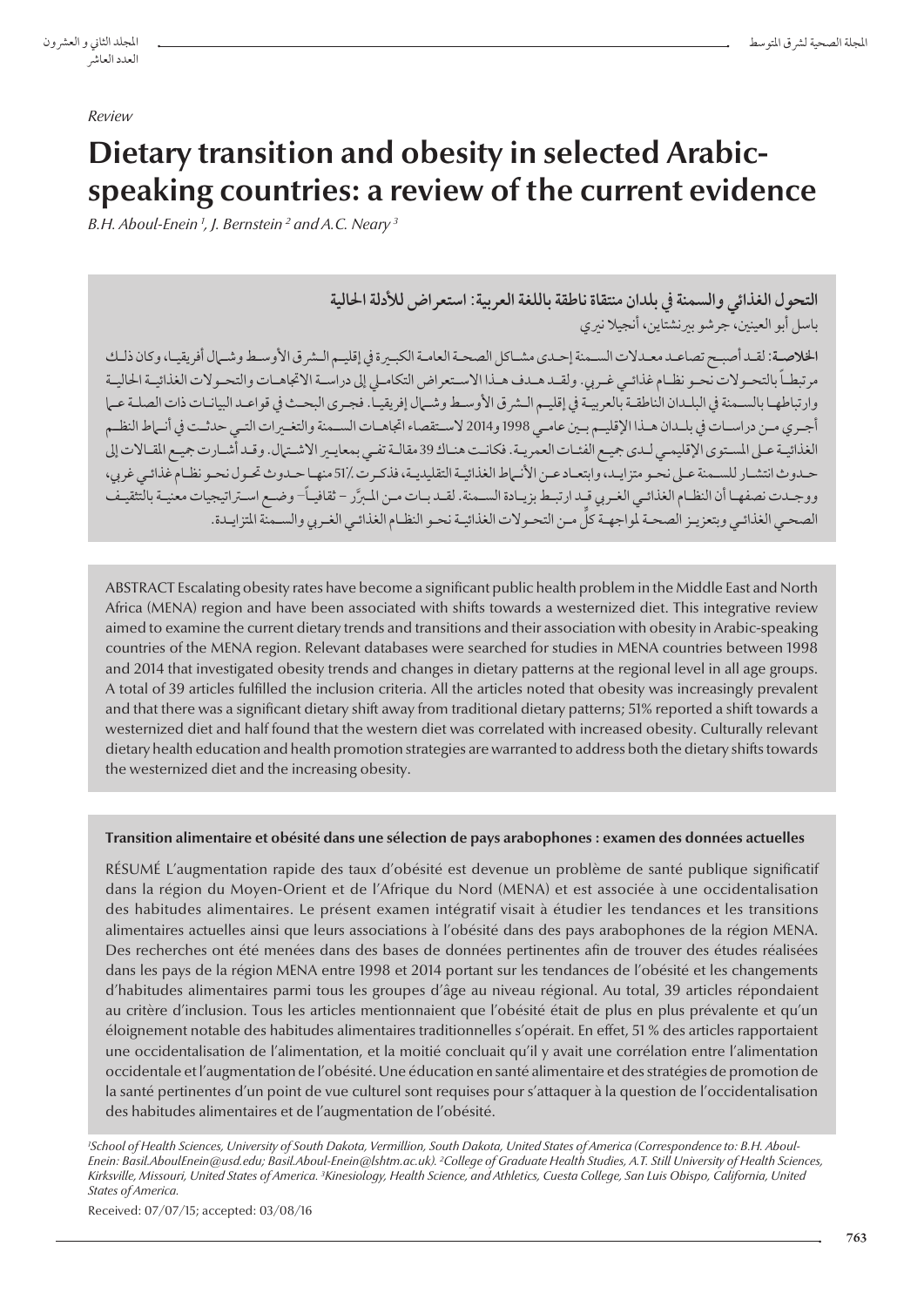#### **Introduction**

Global obesity is a wide-reaching epidemic that continues to create public health challenges, particularly in developing countries (*1*). More than 1.9 billion adults, 18 years and older, are estimated to be overweight (body mass index [BMI] 25-29.9 kg/m2), representing 39% of the world adult population (38% of men and 40% of women). Of these overweight adults, over 600 million are obese (BMI 30- 39.9 kg/m2). These are the 2014 figures from the World Health Organization (WHO) and are the most recent global data available (*2*).

In countries of the Middle East and North Africa (MENA), the prevalence of obesity has significantly increased over the last 3 decades (*3*) with subsequent increases in obesity-related comorbidities, including cardiovascular diseases, chronic respiratory diseases, diabetes, hypertension, metabolic syndrome and some types of cancer (*1*,*3*).

According to the WHO 2014 figures, the Eastern Mediterranean Region has the third highest mean BMI after North America and Europe (*4*). The highest levels of overweight and obesity are found in Egypt, Bahrain, Jordan, Kuwait, Saudi Arabia and the United Arab Emirates for adolescents and adults aged 15 years and older; the prevalence of overweight and obesity in these countries ranges from 74% to 86% in women and 69% to 77% in men (*5*).

The nutrition transition model, initially proposed by Popkin in 1993, has been defined as a rapid global change in food intake, sedentarianism, and their effects and health outcomes on diet-related diseases (*6*). The foremost health outcome of the nutrition transition is the increased prevalence of global obesity (*7*). The nutrition transition has been marked by a dietary shift in both consumption and energy expenditure as it relates to changes in demographic, epidemiological and socioeconomic transitions, particularly in developing countries (*8*,*9*). The Westernized diet has been identified as the leading dietary component contributing to this overall global nutrition transition (*6*). It has been characterized as a simultaneous increase in the consumption of refined sugars, animal fat, salt and red meats, and a decrease in the consumption of dietary fibre, fruits, vegetables, unrefined whole grains and unsaturated fatty acids which predisposes populations of developed countries to chronic diseases (*10*).

While there have been dietary transitions across developing countries including in the MENA region, with an unfavourable dietary trend towards a Westernized diet (*9*,*11*,*12*), there have been insufficient attempts to provide an integrative review of the published literature on the current dietary trends and transitions and their association with the prevalence of obesity in the MENA region. At the same time, there has been notable growth in the number of studies on the growing obesity crisis facing the MENA region. Addressing dietary trends to help reduce obesity and obesity-related mortality and morbidity is currently an important topic on the world health agenda (*6*,*13*) and a crucial factor in establishing public health nutrition priorities and interventions. Therefore the purpose of this paper was to identify the present dietary trends and transitions associated with obesity in Arabic-speaking countries through an integrative review of the literature. Such a review could lead to a better understanding of the current status of obesity research in this region and the type of future research needed.

For the purposes of this study, Arabic-speaking countries of the MENA region were included, namely: Algeria, Bahrain, Egypt, Iraq, Jordan, Kuwait, Lebanon, Libya, Mauritania, Morocco, Oman, Qatar, Saudi Arabia, Sudan, Syrian Arab Republic, Tunisia, United Arab Emirates, Yemen and Palestine.

### **Methods**

An integrative review of the literature was carried out using a combination of the following search terms: obesity; diet; nutrition; transition; trend; shift and Algeria; Bahrain; Egypt; Iraq; Jordan; Kuwait; Lebanon; Libya; Mauritania; Morocco; Oman; Qatar; Saudi Arabia; Sudan; Syria; Tunisia; United Arab Emirates; Yemen; Palestinian Territories. Articles pertaining to the general populations were selected. Nine academic electronic databases were searched: PubMed, Scopus, ProQuest, EBSCOhost, SpringerLink, ArticleFirst, Taylor & Francis, Wiley Online, and ScienceDirect. Academic databases were selected because of their academic rigor, aim, biomedical scope and accessibility. At the same time, references from retrieved articles were reviewed to identify additional relevant publications.

#### **Inclusion/exclusion criteria**

The search was limited to articles published between January 1998 and January 2015 and English language publications. Inclusion criteria for potential articles included cross-sectional studies, literature reviews, meta-analysis, policy reports, analysis, or position statements. To be considered a potential article that provided evidence to address this review, the article's aim and scope had to address the relationship between diet, transition and obesity within the specified search parameters stated above. Non-peer reviewed publications, dissertations and grey literature were excluded from this review. Articles were categorized by study design, age group, article focus (nutrition, obesity, or both), dietary shift findings, correlational findings and geographic location; all age group categories were reported using the publication authors' criteria.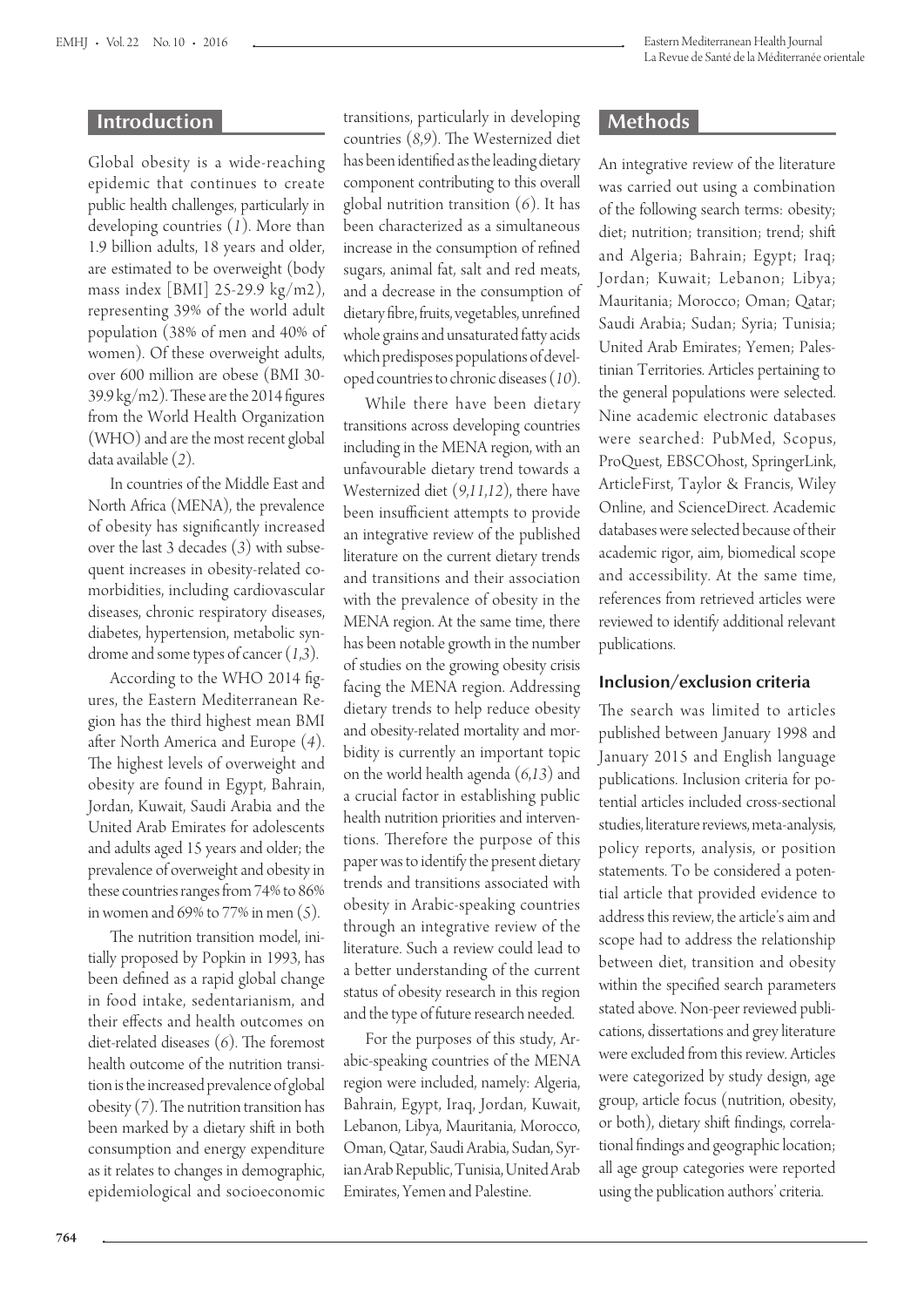#### **Results**

The search processes identified 26 728 citations. After abstract and full text screening, 39 studies were considered relevant and were included in the review (Table 1). Table 1 summarizes the characteristics and results of the 39 studies. Twenty-eight of the articles were published within the last 10 years. Twenty-four focused on obesity, 13 on nutrition and 2 on both. Eleven papers included children 18 years and younger, 16 included adults 18 years and older and 12 included data from all population groups age 5 years and older. Further reduction and stratification of age groups using individual author definitions would have produced categories too small and inconsistent for statistically significant analyses. The sample included 21 cross-sectional studies, 6 literature reviews, 6 reports, 5 analysis papers and 1 position statement.

All articles noted a significant shift away from traditional dietary practices for their respective regions and countries. Nineteen of the studies observed a dietary shift away from a traditional diet and towards a Westernized diet, while, 20 showed a dietary shift away from traditional dietary practice but not towards a Westernized diet.

In 25 studies there were correlations between obesity and poor nutrition, in 16 there was decreased physical activity, 14 compared urban versus rural setting and 8 reported anecdotal findings such as cultural norms and snacking or additional meals. Age presented as a significant correlational finding in terms of obesity and a shift to a Westernized diet. Nine of 11 articles investigating children reported obesity and 7 found a positive shift towards a Westernized diet; 5 of these studies reported positive a correlation between obesity and a Westernized diet (Table 2). Twelve of the 16 articles on adults included obesity with 8 reporting a Westernized diet shift; 5 showed a correlation between obesity and a Westernized diet (Table

2). Among 12 articles that included children and adults, 5 reported obesity and 4 reported a Westernized diet shift; 2 found a correlation between obesity and Westernized diet (Table 2). All 19 publications that noted both a dietary shift and a Westernized diet shift found a positive correlation between the two.

## **Discussion**

A large majority of articles focused on obesity as a static condition and not a causation or result. While 13 articles mentioned nutrition as a significant contributor, most focused on obesity as the primary issue. To describe incidence and prevalence of obesity in place of nutritional trends with strong correlations to obesity is somewhat out of date. As a result, our study could not assess nutrition as preventive or protective factors for overweight and obesity. Nutritional content represents a single element within a dietary shift; preparation and cooking methods, caloric intake, meal frequency, and portion size are variables not specifically or individually considered when discussing dietary shift.

Some recent articles highlight the current alarming levels of obesity and predictions for obesity in Arabic-speaking countries (*14*–*16*) and continue to indicate an unfavourable dietary trend towards a Westernized diet in the MENA (*17*,*18*). The Westernized diet was identified as a significant contributor to obesity in half of the articles included. In articles that identified a general dietary shift, correlations were noted between a Westernized diet and incidence and prevalence of obesity in the MENA region. The link between shifts from traditional regional dietary patterns towards a Westernized diet is remarkable within this sample of peerreviewed articles. For example, Lebanon has experienced a transition from a typically Mediterranean style of diet towards convenience foods, particularly among young adults and adolescents

(*19*). A cross-sectional survey (*20*) in Morocco indicated that adherence to a Mediterranean diet has decreased with dietary patterns transitioning towards a Westernized diet pattern. Another cross-sectional study in Kuwait indicated that the Kuwaiti population was experiencing a dietary transition, evidenced by a high consumption of calorically dense foods that are low in total dietary fibre and micronutrient density (*21*). Recent studies indicate that consumption of fruits and vegetables among the Saudi population continues to fall below the WHO dietary recommendations (*22*,*23*). Within the context of these results there was a consistent relationship between a Westernized diet and overweight and obesity. These studies continue to support an urgent need to increase culturally congruent nutrition awareness for healthy food choices. Additionally, age also presented as a potentially significant factor for tailored nutrition interventions and further research.

The current trends in the United States reveal how the Westernized diet contributes to incidence and prevalence rates for overweight and obesity. Future research into dietary shifts in the MENA region associated with overweight and obesity could include predictive analysis that incorporates similar variables from developed countries where the Westernized diet is prevalent (e.g. United States, Northern Europe).

The articles included covered publications from 1998 to 2014 but the majority of articles were published in the last 10 years which may signify an increase in research on obesity in the MENA region. A historical review of the literature that predates electronic journals would likely reveal other relevant articles and could provide more historical insight into the trends in obesity and diet. Understanding the potential effects of a westernized diet with regard to overweight and obesity and utilizing the online publishing on investigational studies in the MENA region could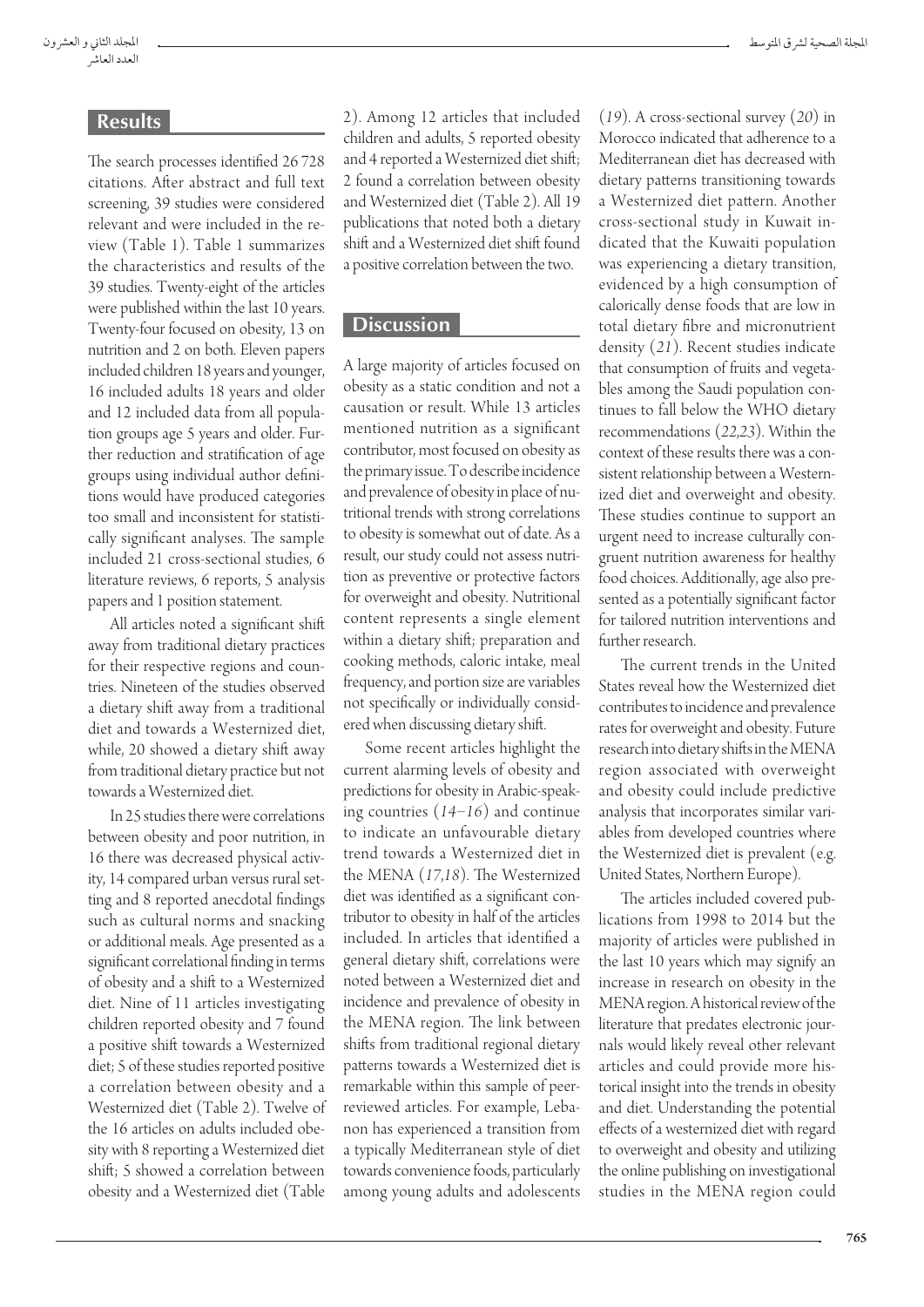| <b>Study (Year) (reference)</b>             | <b>Study design</b>   | Age group <sup>a</sup><br>(years) | <b>Nutrition</b><br>$(N)$ or<br>Obesity (O)<br>or Both (B) | Western diet<br>(Yes/No) | Region/Country/Territory                                                        |
|---------------------------------------------|-----------------------|-----------------------------------|------------------------------------------------------------|--------------------------|---------------------------------------------------------------------------------|
| Kilpi et al. (2014) (15)                    | Literature<br>review  | $15+$                             | О                                                          | Y                        | Bahrain, Egypt, Iran, Jordan, Kuwait,<br>Lebanon, Oman, Saudi Arabia,<br>Turkey |
| Tayyem et al. (2014) (34)                   | Cross-sectional       | $14-18$                           | O                                                          | Y                        | Jordan                                                                          |
| Ng et al. (2014) (35)                       | Literature<br>review  | Children &<br>adults              | O                                                          | $\mathsf{N}$             | MENA region                                                                     |
| Al Nohair (2014) (16)                       | Report                | $18+$                             | $\circ$                                                    | Y                        | Bahrain, Kuwait, Qatar, Oman, Saudi<br>Arabia, Lebanon, UAE                     |
| Regaieg et al. (2014) (36)                  | Cross-sectional       | $9-12$                            | О                                                          | $\mathsf{N}$             | Tunisia                                                                         |
| Musaiger et al. (2014) (37)                 | Cross-sectional       | $15-18$                           | О                                                          | Y                        | <b>Bahrain</b>                                                                  |
| Al-Quwaidhi et al. (2014)<br>(38)           | Analysis              | 25-64                             | О                                                          | Y                        | Saudi Arabia                                                                    |
| Zaghloul et al. (2013) (21)                 | Cross-sectional       | Children &<br>adults              | $\mathsf{N}$                                               | Y                        | Kuwait                                                                          |
| Boutayeb et al. (2013) (39) Literature      | review                | $18+$                             | O                                                          | $\mathsf{N}$             | Eastern Mediterranean Region                                                    |
| Musaiger et al. (2013) (17)                 | Cross-sectional       | $15-18$                           | N                                                          | Y                        | Algeria, Jordan, Kuwait, Libya,<br>Palestine, Syrian Arab Republic, UAE         |
| Musaiger et al. (2013) (40) Cross-sectional |                       | $5-18$                            | $\circ$                                                    | $\mathsf{N}$             | Kuwait, Libya, Palestine, Syrian Arab<br>Republic, UAE                          |
| El Rhazi et al. (2012) (20)                 | Cross-sectional       | $18+$                             | N                                                          | Y                        | Morocco                                                                         |
| Ramdani et al. (2012) (41)                  | Cross-sectional       | $40+$                             | О                                                          | $\mathsf{N}$             | Morocco                                                                         |
| Golzarand et al. (2012) (11) Analysis       |                       | Children &<br>adults              | N                                                          | Y                        | MENA region                                                                     |
| Elmehdawi & Albarsha<br>(2012)(42)          | Report                | $18+$                             | $\circ$                                                    | Y                        | Libya                                                                           |
| Nagwa et al. (2011) (43)                    | Cross-sectional       | $10-18$                           | О                                                          | Y                        | Sudan                                                                           |
| Ng et al. (2011) (44)                       | Cross-sectional       | Children &<br>adults              | N                                                          | $\mathsf{N}$             | <b>UAE</b>                                                                      |
| Badran & Laher (2011) (14)                  | Report                | $5-18$                            | О                                                          | Y                        | MENA region                                                                     |
| Musaiger (2011) (45)                        | Literature<br>review  | Children &<br>adults              | $\circ$                                                    | Y                        | Eastern Mediterranean Region                                                    |
| Al-Hazzaa et al. (2011) (18)                | Cross-sectional       | 14-19                             | N                                                          | Y                        | Saudi Arabia                                                                    |
| Saker et al. (2011) (46)                    | Cross-sectional       | $6 - 8$                           | O                                                          | $\mathsf{N}$             | Algeria                                                                         |
| Musaiger et al. (2011) (47)                 | Position<br>Statement | Children &<br>adults              | О                                                          | Y                        | MENA region                                                                     |
| Musaiger et al. (2011) (48)                 | Literature<br>review  | Children &<br>adults              | $\mathsf{N}\xspace$                                        | $\hbox{N}$               | MENA region                                                                     |
| Ng et al. (2011) (49)                       | Literature<br>review  | Children &<br>adults              | $\bigcirc$                                                 | $\mathsf{N}\xspace$      | Bahrain, Kuwait, Qatar, Oman, Saudi<br>Arabia, UAE                              |
| Yahia et al. (2008) (19)                    | Cross-sectional       | $18 - 24$                         | B                                                          | Y                        | Lebanon                                                                         |
| Zindah et al. (2008) (50)                   | Cross-sectional       | $18+$                             | О                                                          | N                        | Jordan                                                                          |
| Fouad et al. (2006) (57)                    | Cross-sectional       | $18+$                             | О                                                          | $\mathsf{N}$             | Syrian Arab Republic                                                            |
| Al-Kandari (2006) (52)                      | Cross-sectional       | $20+$                             | О                                                          | $\mathsf{N}\xspace$      | Kuwait                                                                          |
| Lafta & Kadhim (2005)<br>(53)               | Cross-sectional       | $7-13$                            | O                                                          | $\mathsf{N}$             | Iraq                                                                            |
| Al-Lawati & Jousilahti<br>(2004)(54)        | Cross-sectional       | $18+$                             | $\bigcirc$                                                 | Y                        | Oman                                                                            |

## **Table 1 Summary of literature search**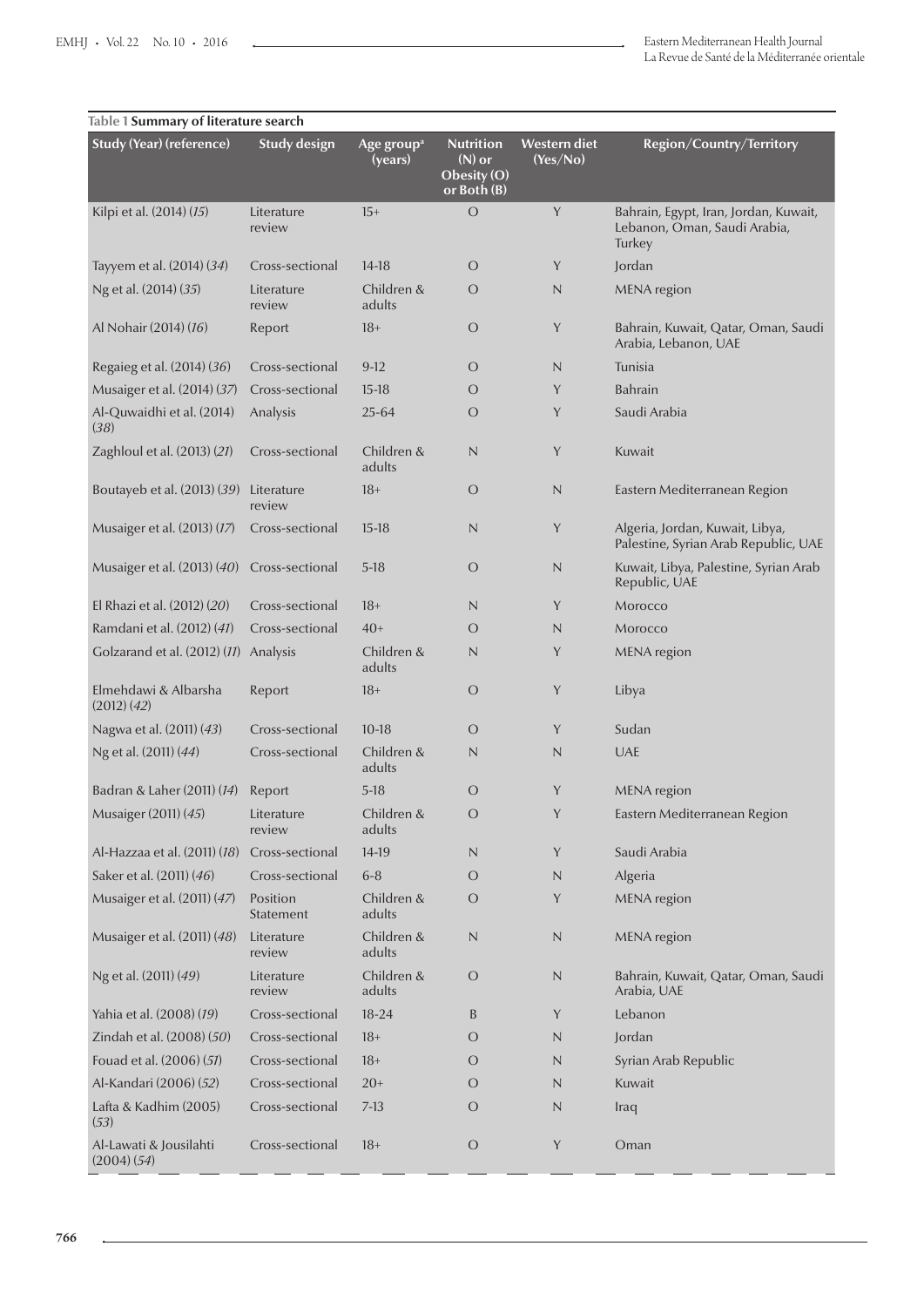| Table <b>T Summary of Herature Search (C<i>oncluded</i>)</b> |                     |                                                |                                                            |                                 |                                                    |  |  |
|--------------------------------------------------------------|---------------------|------------------------------------------------|------------------------------------------------------------|---------------------------------|----------------------------------------------------|--|--|
| <b>Study (Year) (reference)</b>                              | <b>Study design</b> | Age group <sup><math>a</math></sup><br>(years) | <b>Nutrition</b><br>$(N)$ or<br>Obesity (O)<br>or Both (B) | <b>Western diet</b><br>(Yes/No) | Region/Country/Territory                           |  |  |
| Abdul-Rahim et al. (2003) Cross-sectional<br>(55)            |                     | $30+$                                          | $\overline{O}$                                             | $\mathsf{N}$                    | Palestine                                          |  |  |
| Galal (2003) (56)                                            | Analysis            | Children &<br>adults                           | $\mathbb N$                                                | $\mathsf{N}$                    | MENA region                                        |  |  |
| Musaiger (2002) (57)                                         | Report              | $18+$                                          | $\mathbb N$                                                | Y                               | MENA region                                        |  |  |
| Benjelloun (2002) (58)                                       | Analysis            | Children &<br>adults                           | $\mathsf{N}$                                               | $\mathsf{N}$                    | Morocco                                            |  |  |
| Galal (2002) (59)                                            | Analysis            | Children &<br>adults                           | $\mathsf{N}$                                               | $\mathsf{N}$                    | Egypt                                              |  |  |
| Mokhtar et al. (2001) (60)                                   | Cross-sectional     | Children &<br>adults                           | B                                                          | $\mathsf{N}$                    | Tunisia, Morocco                                   |  |  |
| Ba (2000) (61)                                               | Cross-sectional     | $18+$                                          | $\Omega$                                                   | $\mathsf{N}$                    | Mauritania                                         |  |  |
| Musaiger (1998) (62)                                         | Report              | $18+$                                          | $\mathsf{N}$                                               | Y                               | Bahrain, Kuwait, Oman, Qatar, Saudi<br>Arabia, UAE |  |  |
| Miladi & Musaiger (1998)<br>(63)                             | Report              | $18+$                                          | $\mathbb N$                                                | $\mathsf{N}$                    | MENA region                                        |  |  |

*a Children and adults refers to studies that included population-level review data.*

 $T_{\text{c}}$ **LL**  $16$  Summary  $T_{\text{c}}$  (*Concluded*)  $T_{\text{c}}$ 

*All papers/studies reported a dietary shift away from traditional dietary practices and a correlation between the dietary shift and overweight/obesity. MENA = Middle East and North Africa; UAE = United Arab Emirates.*

expand on the results of this study. Finally, given that the time frame studied represents less than a single generation, retrospective longitudinal studies are warranted.

The recent peer-reviewed studies offer insight into the increase of obesity in the MENA region. The studies identified acknowledge that obesity is increasingly prevalent and problematic among MENA countries. There is a need add to obesity-related research in Arab countries where correlational factors are identified and prevention is discussed (*24*).

This review was limited to 9 electronic biomedical databases, additional databases could have added to the study in both complexity and sample size. Additionally, age groups described within individual articles overlapped; some child groups included ages 5 to 18 years while others used more narrow definitions. None of the age subgroups identified by individual sample publications occurred with enough frequency and consistency to allow for statistical analysis. Ideally, the research sample would include carefully defined groups for children, adolescents, young adults, adults,

and ageing adults, with consistent agreement, to reduce variance within groups. In addition, only sources published or made available in English were used for this study. Arabic, French and other language searches were excluded and therefore some relevant literature might have been missed.

### **Conclusion**

Given that this study looked at obesity and not prevention, further effort needs to be made by Arabic-speaking

| Table 2 Number of studies showing obesity prevalence and dietary shift in different age groups |                                                   |                           |                                   |                                                                                                               |  |  |  |
|------------------------------------------------------------------------------------------------|---------------------------------------------------|---------------------------|-----------------------------------|---------------------------------------------------------------------------------------------------------------|--|--|--|
| Age group <sup>a</sup>                                                                         | <b>Obesity</b><br>prevalent with<br>dietary shift | Westernized diet<br>shift | <b>Significant</b><br>correlation | Region/Country/Territory with<br>significant correlation                                                      |  |  |  |
| Children $(n = 11)$                                                                            | 9                                                 |                           | 5                                 | Bahrain, Egypt, Islamic Republic of Iran,<br>Jordan, Kuwait, Lebanon, Oman, Saudi<br>Arabia, Sudan and Turkey |  |  |  |
| Adults $(n=16)$                                                                                |                                                   | 8                         |                                   | Bahrain, Kuwait, Qatar, Oman, Saudi<br>Arabia, Lebanon, Libya, and United<br>Arab Emirates                    |  |  |  |
| Children and adults $(n = 12)$                                                                 |                                                   |                           |                                   | Middle East and North Africa region                                                                           |  |  |  |

*a Children = 5-18 years; adults = 18 years and older, children and adults include all age ranges.*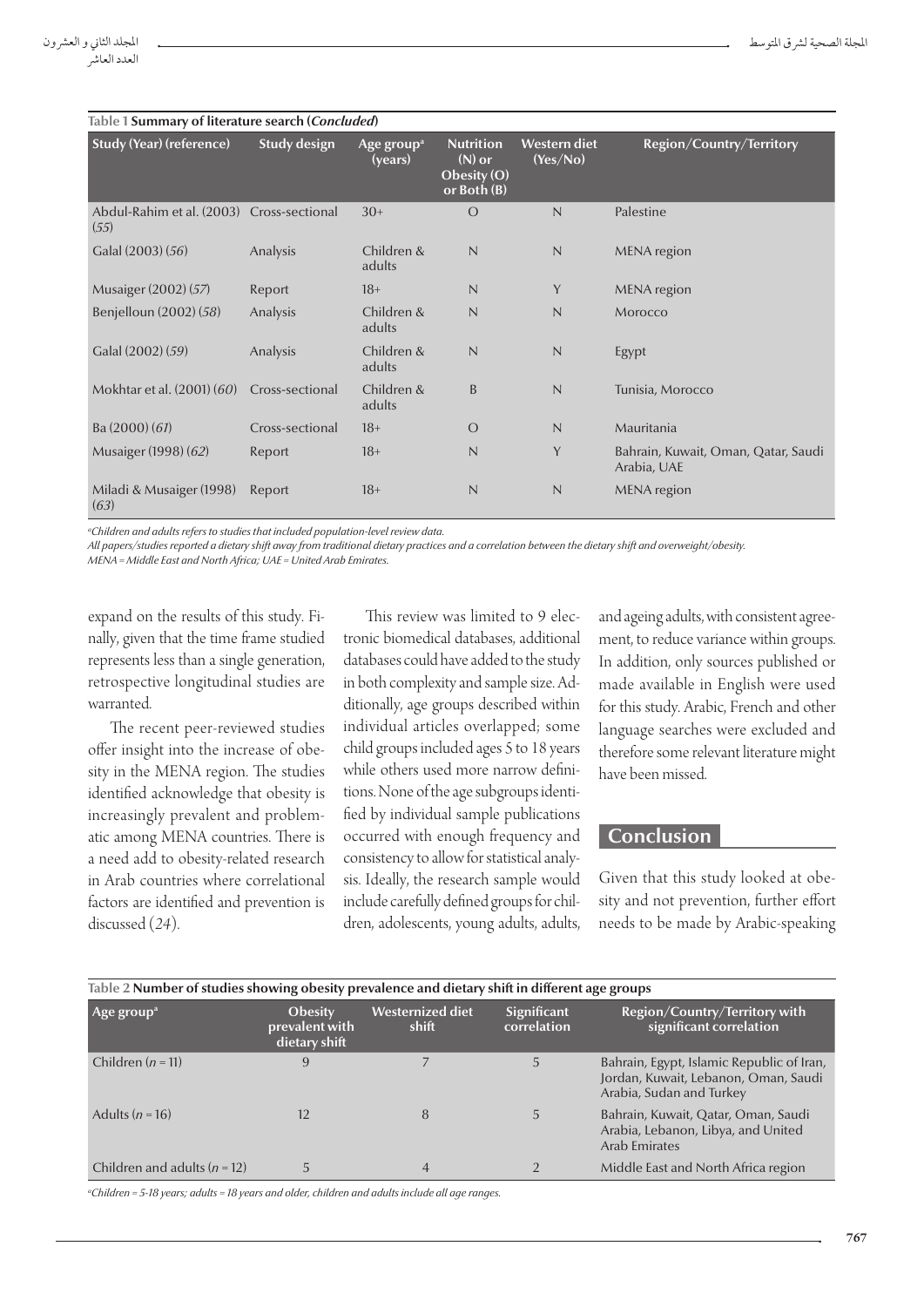countries to reduce obesity with special consideration given to preventive proposals and dietary interventions. A potential next phase is to concentrate research efforts on developing public health dietary strategies, interventions, and guidelines that are both age- and culturally-relevant to this region. A recently published recommendation by Musaiger offered a unique culturally compatible dietary guideline, the Arab Food Dome, designed for Arab countries with food groups common to the Mediterranean diet and specific to the MENA region (*25*,*26*). Similar to the Arab Food Dome, the Saudi Ministry of Health has published dietary guidelines, the Healthy Food Palm, based on the US Food and Drug Administration

dietary guidelines for Americans but applicable for the Saudi population (*27*). The WHO Regional Office published a new dietary guideline and recommendations for an overall healthy pattern of eating that can be adopted among Arab countries (*28*). It is compatible with the various cultures and eating patterns within the populations of the region and is based on the availability of local foods traditionally consumed.

Traditionally, the Mediterranean region has protected against overweight, obesity and their co-morbidities by its well documented and culture-specific dietary patterns (*29*–*31).* However, as developing countries shift from traditional dietary patterns to adopt Westernized diet patterns, public

health professionals, nutritionists and dietitians and health educators should expect some predictable outcomes (32). Preventing these shifts is unlikely (9,10,33) and acknowledging the potential and expected outcomes should be a priority. The Healthy Food Palm Guide, The Arab Food Dome, dietary guidelines of the WHO Regional Office, education on preparation of traditional healthy foods and eating habits, public health promotion of indigenous foods and culturally relevant dietary habits are important therefore to help reduce the risk of obesity within Arabic-speaking populations.

#### Funding: None.

Competing interests: None declared.

#### **References**

- Boutayeb A. The double burden of communicable and noncommunicable diseases in developing countries. Trans R Soc Trop Med Hyg. 2006 Mar;100(3):191–9. PMID:16274715
- 2. Obesity and overweight. WHO Fact sheet, Updated June 2016 (http://www.who.int/mediacentre/factsheets/fs311/en/, accessed 2 October 2016)
- 3. Rahim HF, Sibai A, Khader Y, Hwalla N, Fadhil I, Alsiyabi H, et al. Non-communicable diseases in the Arab world. Lancet. 2014 Jan 25;383(9914):356–67. PMID:24452044
- 4. Global Health Observatory data repository. Mean body mass index trends (age-standardized estimate). Data by WHO region [webpage] (http://apps.who.int/gho/data/view.main. REGION12461?lang=en, accessed 12 September 2016).
- 5. World Health Organization. Eastern Mediterranean Regional Office. Obesity. (http://www.emro.who.int/health-topics/ obesity/, accessed 30 September, 2016).
- 6. Popkin BM. Nutritional Patterns and Transitions. Popul Dev Rev. 1993;19(1):138–57 (https://www.jstor.org/ stable/2938388?seq=1#page\_scan\_tab\_contents, accessed 2 October 2016).
- 7. Caballero B, Popkin BM. The nutrition transition: Diet and disease in the developing world. San Diego (CA): Academic Press; 2002.
- 8. Popkin BM, Adair LS, Ng SW. Global nutrition transition and the pandemic of obesity in developing countries. Nutr Rev. 2012 Jan;70(1):3–21. PMID:22221213
- Popkin BM, Slining MM. New dynamics in global obesity facing low- and middle-income countries. Obes Rev. 2013 Nov;14 Suppl 2:11–20. PMID:24102717
- 10. Cordain L, Eaton SB, Sebastian A, Mann N, Lindeberg S, Watkins BA, et al. Origins and evolution of the Western diet: health implications for the 21st century. Am J Clin Nutr. 2005 Feb;81(2):341–54. PMID:15699220
- 11. Golzarand M, Mirmiran P, Jessri M, Toolabi K, Mojarrad M, Azizi F. Dietary trends in the Middle East and North Africa: an ecological study (1961 to 2007). Public Health Nutr. 2012 Oct;15(10):1835–44. PMID:22317906
- 12. Nasreddine L, Mehio-Sibai A, Mrayati M, Adra N, Hwalla N. Adolescent obesity in Syria: prevalence and associated factors. Child Care Health Dev. 2010 May;36(3):404–13. PMID:19961497
- 13. World Health Organization. Global strategy on diet, physical activity and health. (http://www.who.int/dietphysicalactivity/ en/, accessed 30 September, 2016).
- 14. Badran M, Laher I. Obesity in Arabic-speaking countries. J Obes. 2011;2011: 686430. PMID:22175002
- 15. Kilpi F, Webber L, Musaigner A, Aitsi-Selmi A, Marsh T, Rtveladze K, et al. Alarming predictions for obesity and non-communicable diseases in the Middle East. Public Health Nutr. 2014 May;17(5):1078–86. PMID:23642403
- 16. Al Nohair S. Obesity in gulf countries. Int J Health Sci (Qassim). 2014 Jan;8(1):79-83. PMID:24899882
- 17. Musaiger AO, Al-Mannai M, Tayyem R, et al. Perceived barriers to healthy eating and physical activity among adolescents in seven Arab countries: a cross-cultural study. Scientific World Journal. 2013;2013:1–11.
- 18. Al-Hazzaa HM, Abahussain NA, Al-Sobayel HI, Qahwaji DM, Musaiger AO. Physical activity, sedentary behaviors and dietary habits among Saudi adolescents relative to age, gender and region. Int J Behav Nutr Phys Act. 2011 12 21;8(140):140. PMID:22188825
- 19. Yahia N, Achkar A, Abdallah A, Rizk S. Eating habits and obesity among Lebanese university students. Nutr J. 2008 10 30;7:32. PMID:18973661
- 20. El Rhazi K, Nejjari C, Romaguera D, Feart C, Obtel M, Zidouh A, et al. Adherence to a Mediterranean diet in Morocco and its correlates: cross-sectional analysis of a sample of the adult Moroccan population. BMC Public Health. 2012 05 11;12:345. PMID:22578133
- 21. Zaghloul S, Al-Hooti SN, Al-Hamad N, Al-Zenki S, Alomirah H, Alayan I, et al. Evidence for nutrition transition in Kuwait: overconsumption of macronutrients and obesity. Public Health Nutr. 2013 Apr;16(4):596–607. PMID:22974508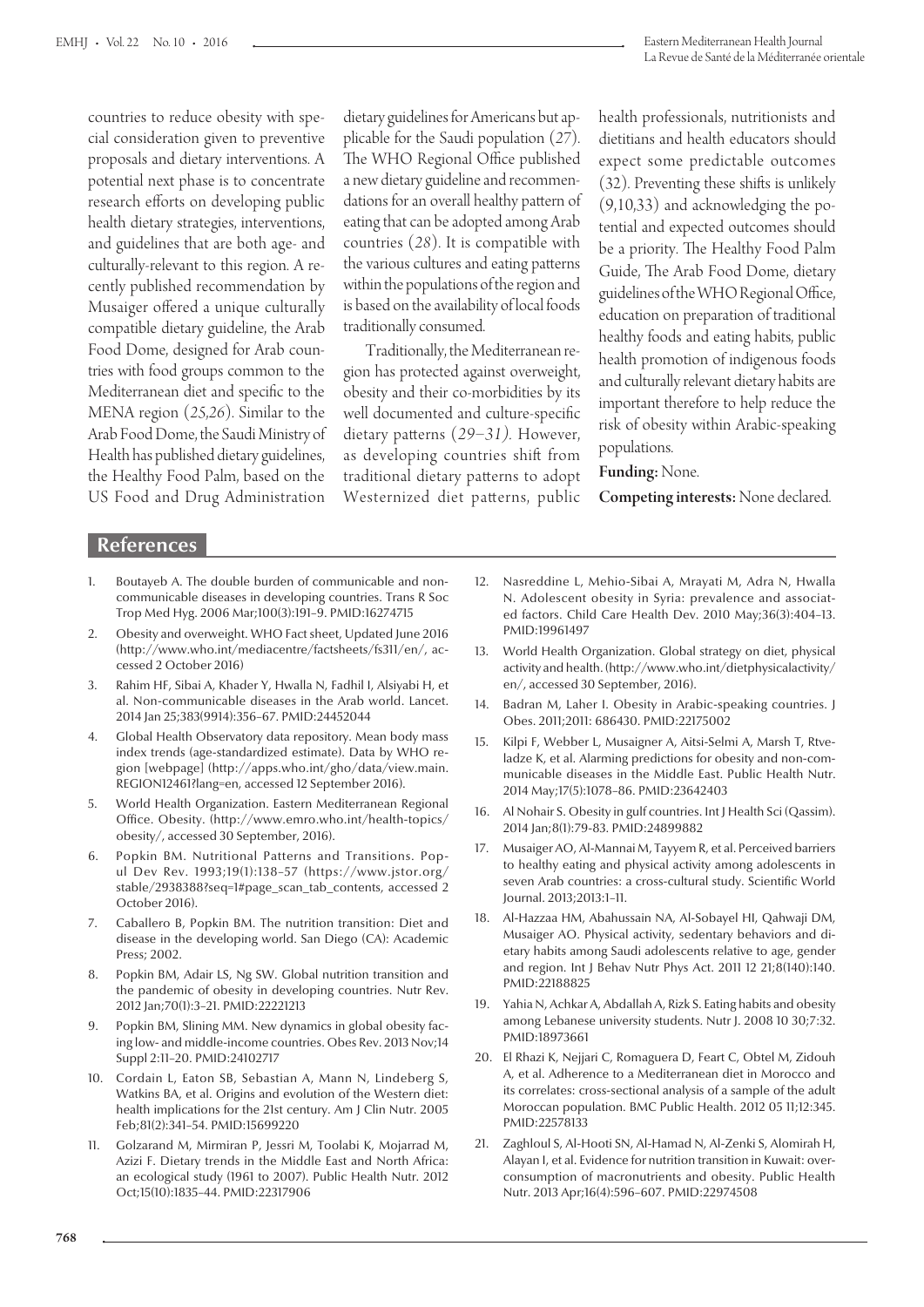- 22. El Bcheraoui C, Basulaiman M, AlMazroa MA, Tuffaha M, Daoud F, Wilson S, et al. Fruit and vegetable consumption among adults in Saudi Arabia, 2013. Nutr Diet Suppl. 2015;7:41– 9.
- 23. Alsunni AA, Badar A. Fruit and vegetable consumption and its determinants among Saudi university students. J Taibah Univ Med Sci. 2015;10(2):201–7.
- 24. Sweileh WM, Zyoud SH, Al-Jabi SW, Sawalha AF. Quantity and quality of obesity-related research in Arab countries: assessment and comparative analysis. Health Res Policy Syst. 2014 07 08;12:33. PMID:25005130
- 25. Musaiger AO; Arab Centers for Nutrition. The Food Dome: dietary guidelines for Arab countries. Nutr Hosp. 2012 Jan-Feb;27(1):109–15. PMID:22566309
- 26. Musaiger AO, Takruri HR, Hassan AS, Abu-Tarboush H. Foodbased dietary guidelines for the Arab Gulf countries. J Nutr Metab. 2012;2012:905303. PMID:22347625
- Saudi Ministry of Health General Directorate of Nutrition. Dietary Guidelines for Saudis - The Healthy Food Palm. 2012; (http://www.moh.gov.sa/endepts/Nutrition/Pages/Palmfood.aspx, accessed 2 October 2016)
- 28. Promoting a healthy diet for the WHO Eastern Mediterranean Region: User-friendly guide. Cairo: WHO Regional Office for the Eastern Mediterranean 2012 (http://www.who. int/nutrition/publications/nutrientrequirements/healtydietguide2012\_emro/en/, accessed 30 September, 2016).
- 29. Vasto S, Barera A, Rizzo C, Di Carlo M, Caruso C, Panotopoulos G. Mediterranean diet and longevity: an example of nutraceuticals? Curr Vasc Pharmacol. 2014;12(5):735–8. PMID:24350926
- 30. Vasto S, Scapagnini G, Rizzo C, Monastero R, Marchese A, Caruso C. Mediterranean diet and longevity in Sicily: survey in a Sicani Mountains population. Rejuvenation Res. 2012 Apr;15(2):184–8. PMID:22533429
- 31. Vasto S, Buscemi S, Barera A, Di Carlo M, Accardi G, Caruso C. Mediterranean diet and healthy ageing: a Sicilian perspective. Gerontology. 2014;60(6):508–18. PMID:25170545
- 32. Danaei G, Singh GM, Paciorek CJ, Lin JK, Cowan MJ, Finucane MM, et al. The global cardiovascular risk transition: associations of four metabolic risk factors with national income, urbanization, and Western diet in 1980 and 2008. Circulation. 2013;127(14):1493-502, 502e 1-8. PMID:23481623
- 33. Popkin BM. Global changes in diet and activity patterns as drivers of the nutrition transition. Nestle Nutr Workshop Ser Pediatr Program. 2009;63:1-10; discussion 10-4, 259-68. PMID:19346763
- 34. Tayyem RF, Al-Hazzaa HM, Abu-Mweis SS, Bawadi HA, Qatatsheh A, Musaiger AO. Association of lifestyle factors with obesity indices among adolescents in Amman, Jordan. Malays J Nutr. 2014;20(1):51–62.
- 35. Ng M, Fleming T, Robinson M, Thomson B, Graetz N, Margono C, et al. Global, regional, and national prevalence of overweight and obesity in children and adults during 1980-2013: a systematic analysis for the Global Burden of Disease Study 2013. Lancet. 2014 Aug 30;384(9945):766–81. PMID:24880830
- 36. Regaieg S, Charfi N, Trabelsi L, Kamoun M, Feki H, Yaich S, et al. [Prevalence and risk factors of overweight and obesity in a population of school children in urban areas Sfax, Tunisia]. Pan Afr Med J. 2014 01 25;17:57. PMID:25018807
- 37. Musaiger AO, Al-Roomi K, Bader Z. Social, dietary and lifestyle factors associated with obesity among Bahraini adolescents. Appetite. 2014 Feb;73:197–204. PMID:24231426
- 38. Al-Quwaidhi AJ, Pearce MS, Critchley JA, Sobngwi E, O'Flaherty M. Trends and future projections of the prevalence of adult obesity in Saudi Arabia, 19922022. East Mediterr Health J. 2014 10 20;20(10):589–95. PMID:25356689
- 39. Boutayeb A, Boutayeb S, Boutayeb W. Multi-morbidity of noncommunicable diseases and equity in WHO Eastern Mediterranean countries. Int J Equity Health. 2013 08 20;12:60. PMID:23961989
- 40. Musaiger AO, Al-Mannai M, Al-Lalla O, Saghir S, Halahleh I, Benhamed MM, et al. Obesity among adolescents in five Arab countries; relative to gender and age. Nutr Hosp. 2013 11 01;28(6):1922–5. PMID:24506370
- 41. Ramdani N, Vanderpas J, Boutayeb A, Meziane A, Hassani B, Zoheir J, et al. Diabetes and obesity in the eastern Morocco. Mediterranean Journal of Nutrition and Metabolism. 2012;5(2):149–55.
- 42. Elmehdawi RR, Albarsha AM. Obesity in Libya: a review. Libyan J Med. 2012;7:7. PMID:22899968
- 43. Nagwa MA, Elhussein AM, Azza M, Abdulhadi NH. Alarming high prevalence of overweight/obesity among Sudanese children. Eur J Clin Nutr. 2011 Mar;65(3):409–11. PMID:21063434
- 44. Ng SW, Zaghloul S, Ali H, Harrison G, Yeatts K, El Sadig M, et al. Nutrition transition in the United Arab Emirates. Eur J Clin Nutr. 2011 Dec;65(12):1328–37. PMID:21772317
- 45. Musaiger AO. Overweight and obesity in Eastern Mediterranean Region: prevalence and possible causes. J Obes. 2011;2011:407237. PMID:21941635
- 46. Saker M, Merzouk H, Merzouk SA, Ahmed SB, Narce M. Predictive Factors of Obesity and their Relationships to Dietary Intake in Schoolchildren in Western Algeria. Maedica (Buchar). 2011 Apr;6(2):90–9. PMID:22205890
- 47. Musaiger AO, Al Hazzaa HM, Al-Qahtani A, Elati J, Ramadan J, Aboulella NA, et al. Strategy to combat obesity and to promote physical activity in Arab countries. Diabetes Metab Syndr Obes. 2011;4:89–97. PMID:21660292
- 48. Musaiger AO, Hassan AS, Obeid O. The paradox of nutrition-related diseases in the Arab countries: the need for action. Int J Environ Res Public Health. 2011 Sep;8(9):3637–71. PMID:22016708
- 49. Ng SW, Zaghloul S, Ali HI, Harrison G, Popkin BM. The prevalence and trends of overweight, obesity and nutrition-related non-communicable diseases in the Arabian Gulf States. Obes Rev. 2011 Jan;12(1):1–13. PMID:20546144
- 50. Zindah M, Belbeisi A, Walke H, Mokdad AH. Obesity and diabetes in Jordan: findings from the behavioral risk factor surveillance system, 2004. Prev Chronic Dis. 2008 Jan;5(1):A17. PMID:18082006
- 51. Fouad M, Rastam S, Ward K, Maziak W. Prevalence of obesity and its associated factors in Aleppo, Syria. Prev Control. 2006 Jun;2(2):85–94. PMID:18040524
- 52. Al-Kandari YY. Prevalence of obesity in Kuwait and its relation to sociocultural variables. Obes Rev. 2006 May;7(2):147–54. PMID:16629871
- 53. Lafta RK, Kadhim MJ. Childhood obesity in Iraq: prevalence and possible risk factors. Ann Saudi Med. 2005 Sep-Oct;25(5):389–93. PMID:16270761
- 54. Al-Lawati JA, Jousilahti PJ. Prevalence and 10-year secular trend of obesity in Oman. Saudi Med J. 2004 Mar;25(3):346–51. PMID:15048174
- 55. Abdul-Rahim HF, Holmboe-Ottesen G, Stene LCM, Husseini A, Giacaman R, Jervell J, et al. Obesity in a rural and an urban Palestinian West Bank population. Int J Obes Relat Metab Disord. 2003 Jan;27(1):140–6. PMID:12532166
- 56. Galal O. Nutrition-related health patterns in the Middle East. Asia Pac J Clin Nutr. 2003;12(3):337–43. PMID:14505998
- 57. Musaiger AO. Diet and prevention of coronary heart disease in the Arab Middle East countries. Med Princ Pract. 2002;11 Suppl 2:9–16. PMID:12444306